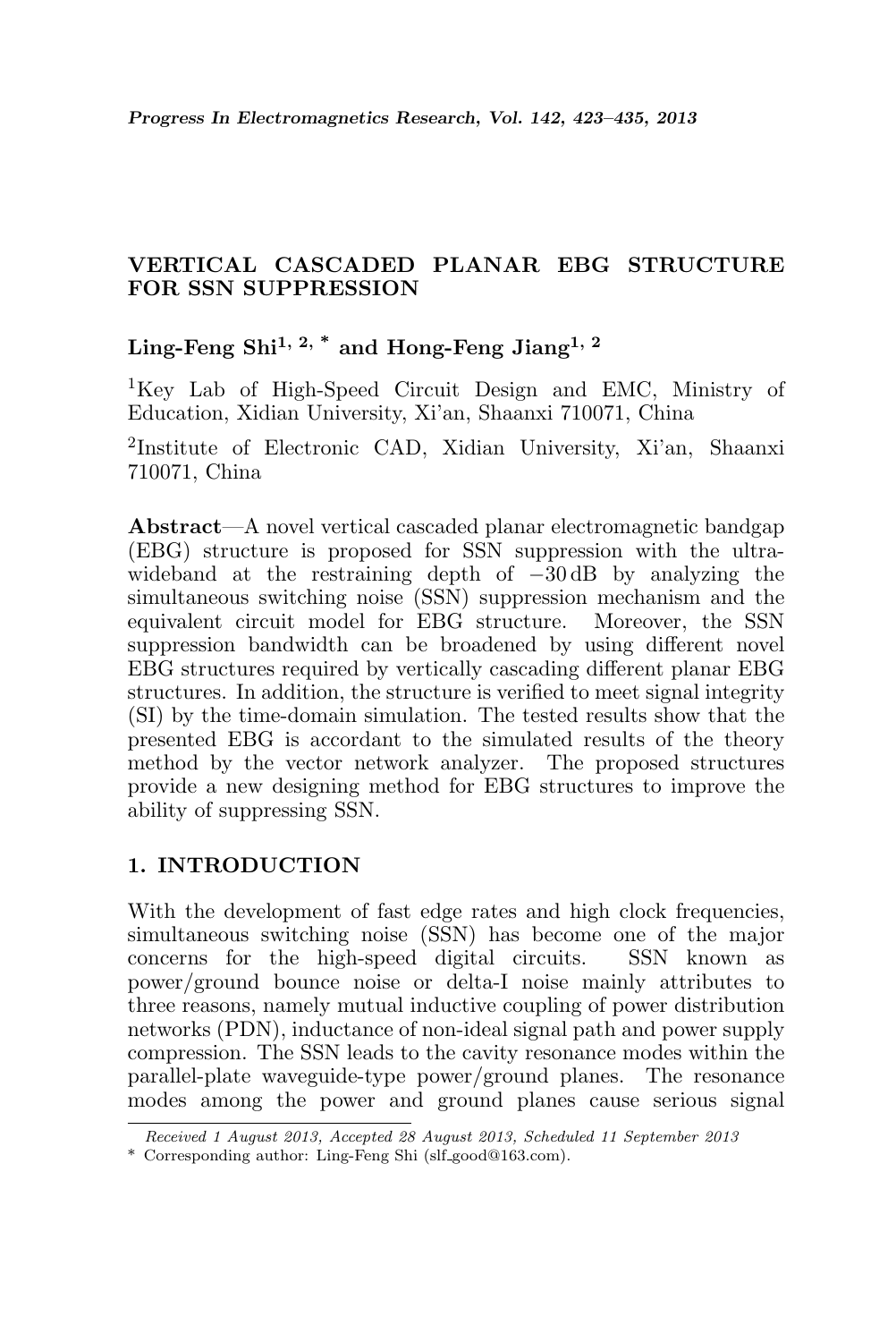integrity (SI) or power integrity (PI) problems for the high-speed circuits [1–3].

In recent years, there are many approaches to solve these problems. Adding decoupling capacitors, selecting the number and location of the vias and using differential interconnection can effectively suppress SSN [4]. However, these methods have some deficiencies. Adding decoupling capacitors is suitable for high frequency. However, it is difficult to determine the number and location of vias. Using differential interconnections costs too much. So it is necessary to find some more effective ways to deal with the SSN.

Electromagnetic bandgap (EBG) structure derived from the photonic bandgap (PBG) structure is a kind of periodic unit composed of metal and dielectric [5]. Because of the electromagnetic properties, EBG structures lead to a wide range of applications for the filter [6, 7] and antenna [8, 9]. Most recently, a novel concept using EBG structure is introduced to suppress the SSN. Various EBG structures have been proposed to offer an alternative solution in the SSN suppression. For example, mushroom-like EBG structure [4] and 3-D cascaded mushroom EBG [10] can be used to reduce SSN, but it leads to the increased cost in print circuit board (PCB). However, the planar EBG structures are suitable for a low-cost design and also adapted to suppress  $SSN$  [11–14], such as L-bridge structure, meander-L structure and  $\pi$ -bridge structure. But the bandwidth of these structures is limited. At present, some researchers have embedded EBG structure between two layers of ground to get a better suppression solution [15– 17]. Although the effect has been improved, it does not achieve the capability of the ultra-wideband SSN suppression.

A novel vertical cascaded planar EBG structure is proposed in this paper. It makes two planar EBG structures achieve vertical cascade using the vias to get better SSN suppression effect on the basis of previous work. Simultaneously, the SSN suppression bandwidth can be broadened by using the different novel EBG structures required by vertically cascading planar EBG with different structures. Finally, the simulated results of the proposed EBG are the same as the tested ones, and time-domain simulation results show that the novel EBG structure in high-speed circuits can meet the requirement for SI.

## 2. STRUCTURE DESIGN

## 2.1. Novel Vertical Cascaded Planar EBG Structure

Figure  $1(a)$  shows the previous L-bridge EBG power/ground planes design. The ground plane is kept continuous, and the power plane is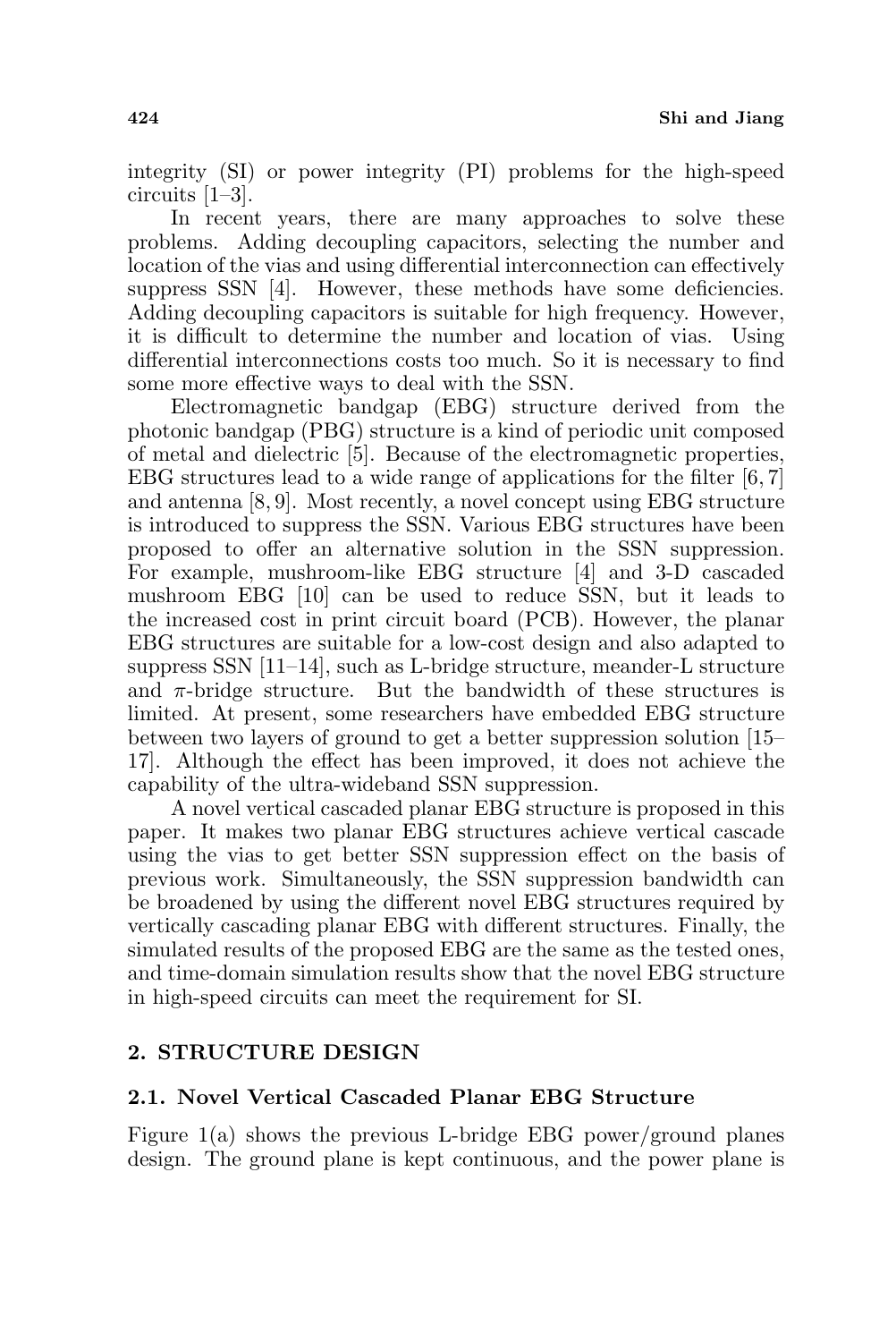

Figure 1. The L-bridge EBG test prototype and the unit cell dimensions. (a) 3D view and the locations of two ports. (b) Parameters of a square unit cell.

etched to nine cells EBG with L-shaped bridges. The unit cell of the Lbridge EBG is shown in Figure 1(b). The corresponding parameter is set to  $a = 30$  mm,  $b = 7.5$  mm,  $c = 15.2$  mm,  $d = 0.1$  mm,  $e = 0.2$  mm,  $f = 0.55$  mm. The simulated and measured results have demonstrated that the SSN can be suppressed with the wideband from 600 MHz to 4.6 GHz at the restraining depth of −30 dB [11]. However, it is a narrow bandwidth.

Based on [11], a new vertical cascaded planar EBG structure is proposed. As shown in Figure  $2(a)$ , the perpendicular cascade is achieved by inserting two L-bridge EBG structures together. The new EBG structure is shown in Figure 2(b). The structure is divided into four layers for the power plane, ground plane, ground plane and power plane, respectively. The distance between the layers is 0.1 mm, 0.3 mm and 0.1 mm from the top to the bottom. Nine-cell EBG with L-shaped bridges are etched on the power plane. There are nine vias used to connect the two power planes together to form the vertical cascaded structure. The radius of the through hole is 0.2 mm. The square unit cell is shown in Figure  $2(c)$ .

### 2.2. The Simulation and Measurement Result

To verify the effectiveness, a design of four-layer PCB with the dimension  $90 \times 90 \times 0.5$  mm<sup>3</sup> consisting of  $3 \times 3$  unit cells is shown in Figure 3. The substrate dielectric is FR4 with a relative permittivity of 4.4 and a loss tangent of 0.02. S-parameter is generally used to test the ability of SSN suppression. The model in Figure  $3(a)$  is established with HFSS software. Three ports are located at port-1  $(7.5 \text{ mm}, 45 \text{ mm})$ ,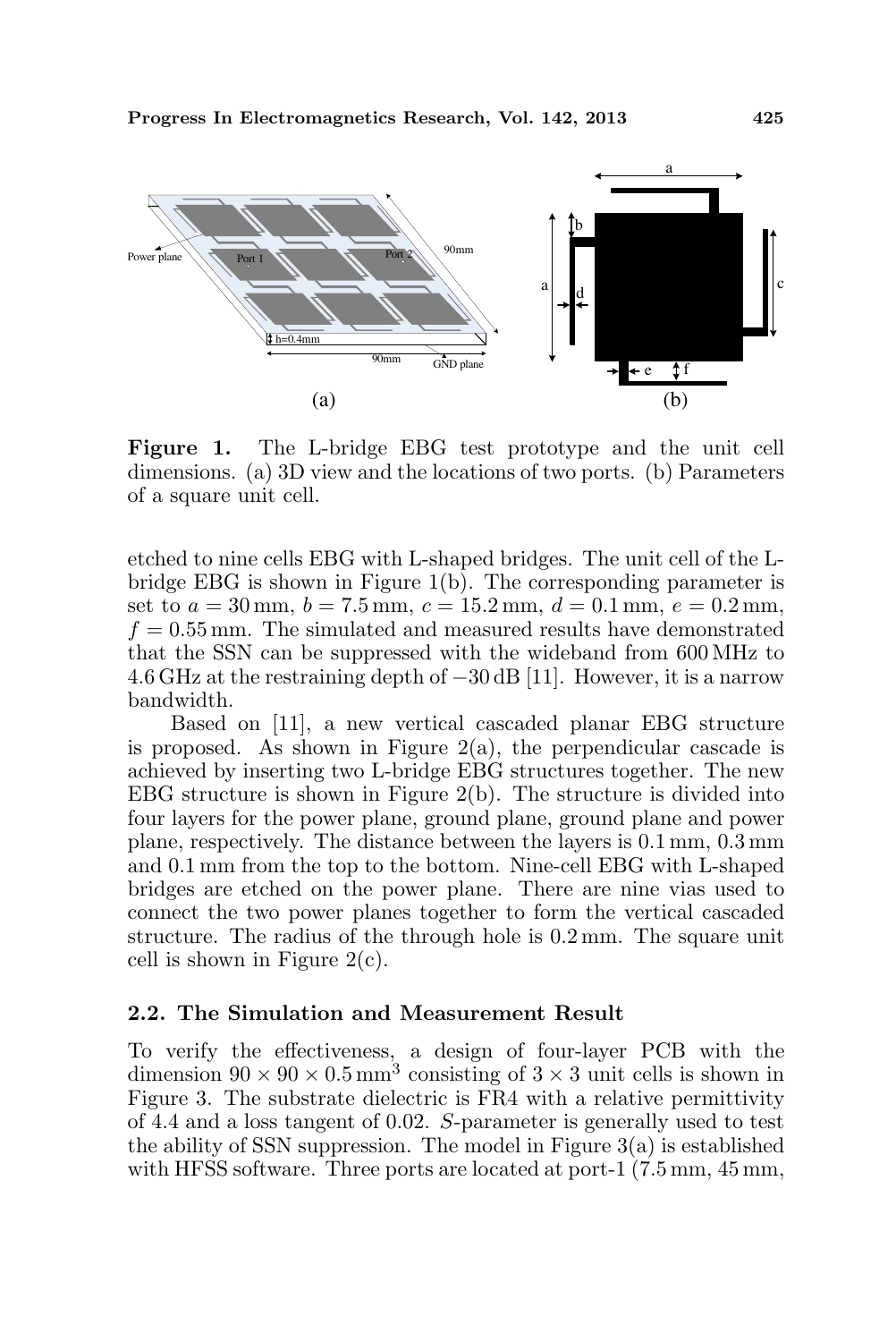

Figure 2. The novel vertical cascaded planar EBG structure. (a) The two L-bridge EBG interspersed cascade way. (b) The lateral view of novel EBG structure. (c) The showing of square unit cell.

0 mm), port-2 (82.5 mm, 45 mm, 0 mm) and port-3 (45 mm, 7.5 mm, −0.5 mm). Port-1 plays the role of input, while the others are output ports. The real PCB for the novel vertical cascaded planar EBG design is shown in Figure 3(b).

Figure 4 shows the simulated and measured S-parameters for the designed novel vertical cascaded planar EBG structure and Lbridge EBG structure. As shown in Figure 4(a), designed structure possesses a good performance. The SSN suppression is observed starting at approximately 710 MHz and extending to 10 GHz at −30 dB suppression of the bandgap depth. But the L-bridge EBG only has 4 GHz bandwidth. So the new structure has met the requirement of ultra-wideband capability. Simultaneously, the simulated result is similar to the measurement one as shown in Figure 4 by the vector network analyzer (VNA). Meanwhile, as can be seen in Figure 4(b), the measurements of both  $S_{21}$  and  $S_{31}$  have good ultra-wideband SSN suppression at the restraining depth of  $-30$  dB. It is shown that the novel vertical cascaded planar EBG structure has a good performance in mitigating SSN in the whole power plane. From all above results,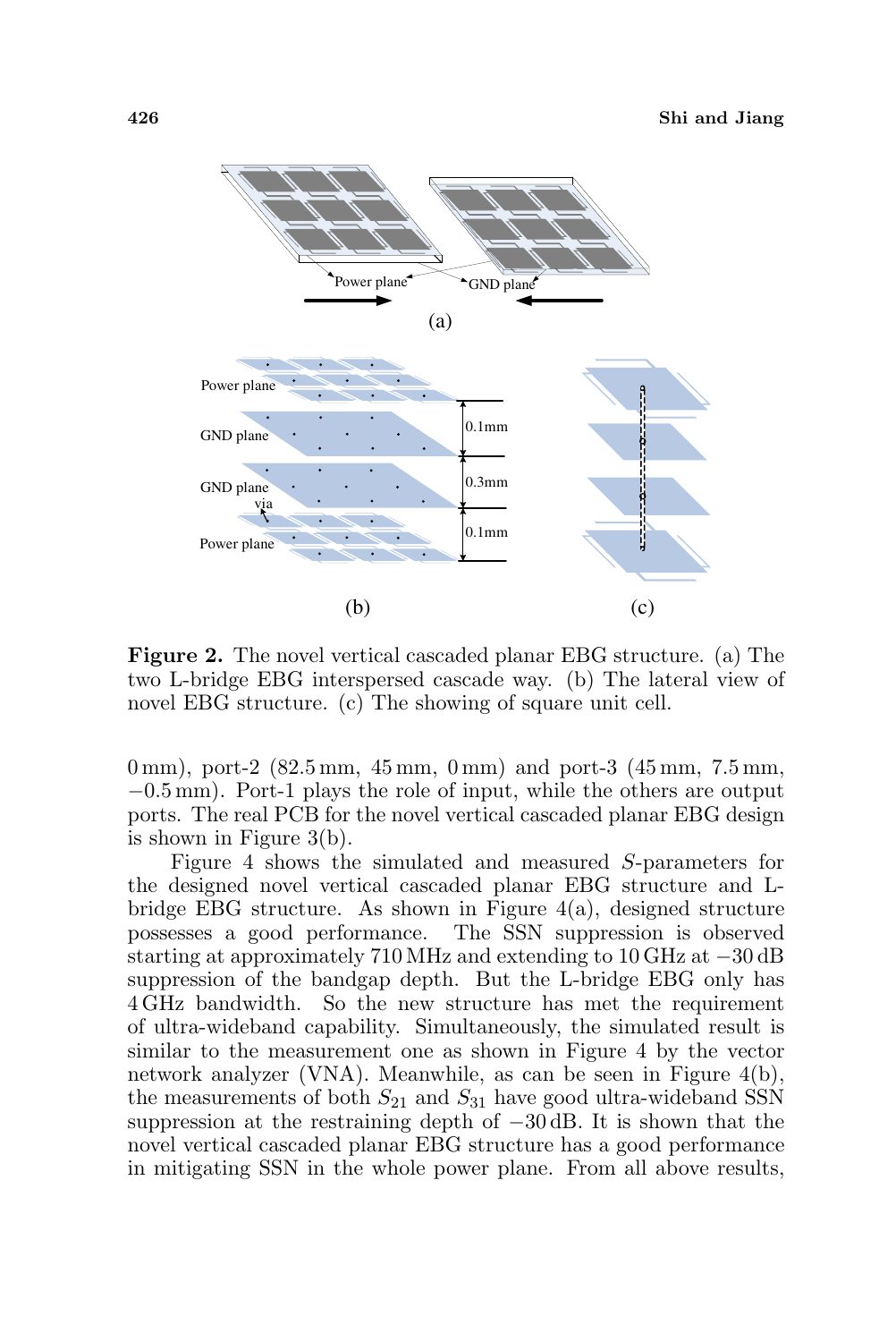

Figure 3. The test prototype of the novel vertical cascaded planar EBG structure. (a) The simulated model established in HFSS. (b) The real PCB for the proposed EBG.

the novel vertical cascaded planar EBG structure is proved to have excellent capability in suppressing SSN between power and ground plane.

## 3. THE EQUIVALENT CIRCUIT FOR THE PROPOSED STRUCTURE

Figure 5(a) shows the two ports are on the same power plane, and the equivalent circuit is shown in Figure 5(b). The circuit comprises three parts. The first part describes the equivalent capacitance  $C_{p1}$  and inductance  $L_p$  of the EBG patch. The second part describes equivalent capacitance  $C_{p2}$  between the neighboring unit cells and the bridge connecting the adjacent unit cells as the inductor  $L<sub>b</sub>$ . The final part describes a through via connecting the power planes as the inductor  $L_v$ .

 $C_{p1}$  and  $L_p$  are illustrated in Eqs. (1) and (2) for the unit cell [14],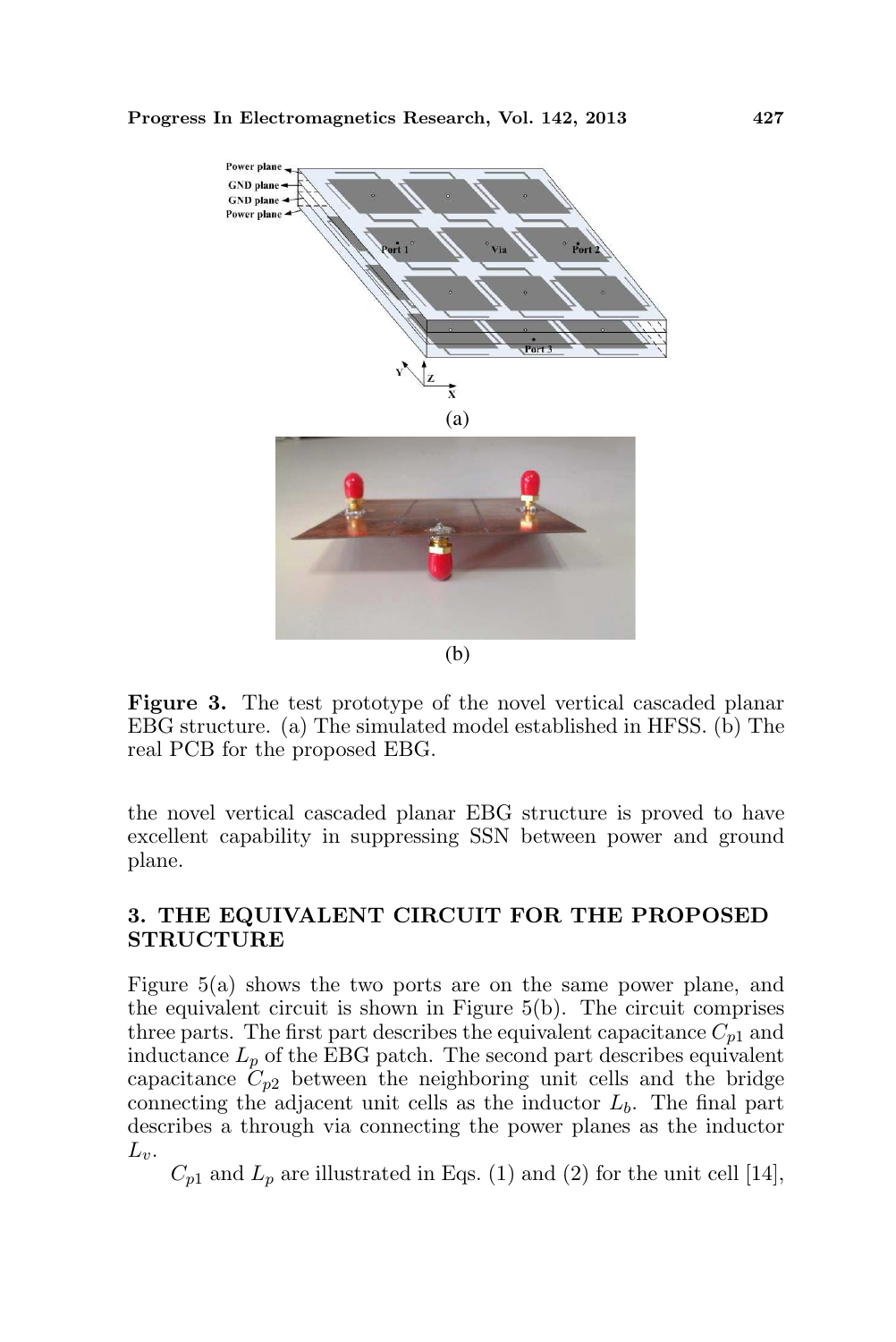

Figure 4. Simulated and measured insertion loss S-parameters for the novel vertical cascaded planar EBG structure. (a) The comparison of  $S_{21}$  between the L-Bridge board and the proposed design obtain by simulation and measurement. (b) The comparison of measured insertion loss including  $S_{21}$  and  $S_{31}$  for the proposed design.



Figure 5. The equivalent circuit for the proposed structure. (a) The physics model. (b) The equivalent circuit model.

respectively.

$$
C_{p1} = \varepsilon_0 \varepsilon_r \frac{w^2}{d} \tag{1}
$$

$$
L_P = \mu_0 d \tag{2}
$$

where  $\varepsilon_r$  is the relative dielectric constant, w the length of unit cell, and d the thickness between the power plane and the ground plane.  $\varepsilon_0$ and  $\mu_0$  are the permittivity and permeability of free space, respectively.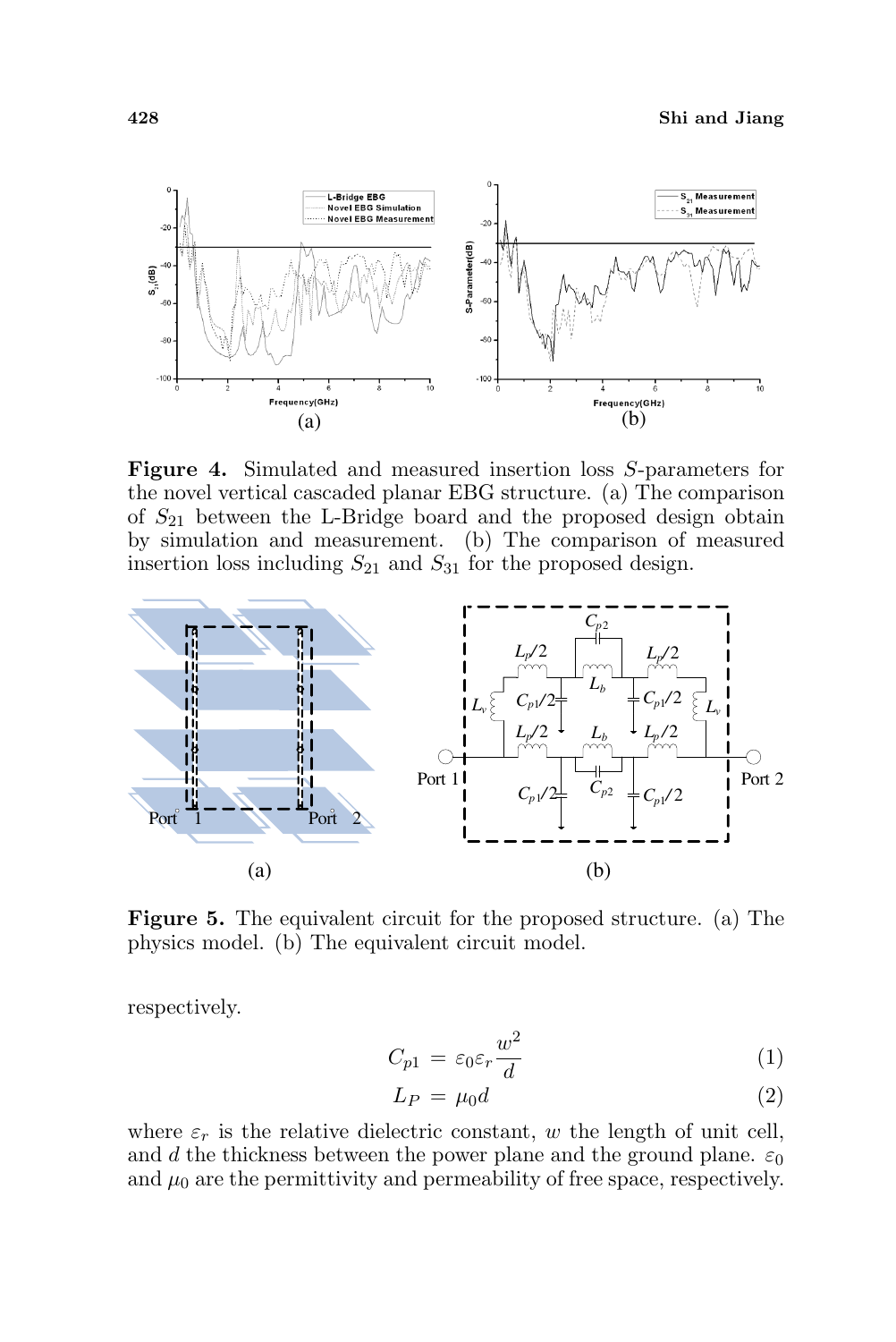#### Progress In Electromagnetics Research, Vol. 142, 2013 429

Equation (3) is used to calculate the gap capacitances between the patches [18].  $\overline{a}$  $\mathbf{r}$ 

$$
C_{p2} = \frac{\varepsilon_0 (1 + \varepsilon_r) w}{\pi} \cosh^{-1} \left(\frac{a}{g}\right)
$$
 (3)

where,  $g$  is the distance between the neighboring unit cells and  $a$  the cycle of the EBG structure, that  $a = w + q$ .

The  $L_b$  and  $L_v$  can be described as Eqs. (4) and (5) [5, 19], respectively.

$$
L_b = lk \ln \left( 2\pi \frac{d}{w_1} \right) \tag{4}
$$

$$
Lv = \mu_0 \frac{h_v}{2\pi} \left[ \ln \left( \frac{2h_v}{r_v} + \sqrt{1 + \left( \frac{2h_v}{r_v} \right)^2} \right) - \sqrt{1 + \left( \frac{r_v}{2h_v} \right)^2} + \frac{r_v}{2h_v} + \frac{1}{4} \right] \tag{5}
$$

where,  $k = 0.2 \text{ nH/mm}$ , l and  $w_1$  are the length and width of the bridge between the neighboring unit cells, and  $h_v$  and  $r_v$  are the length and radius of the via.

It is necessary to estimate the bandwidth of the novel EBG structure. When the frequency is low, the impendence of  $C_{p2}$  is small as shown in Figure 5. So the circuit element  $C_{p2}$  can be ignored for analyzing the lower cut-off frequency.

According to Figure 5(b), the impedance of the circuit model is given by the following Equation (6).

$$
Z_{in} = 2\left(\frac{j\omega L_p}{2} + \frac{2}{j\omega C_{p1}}//\frac{j\omega L_b}{2}\right) / 2\left(j\omega L_v + \frac{j\omega L_p}{2} + \frac{2}{j\omega C_{p1}}//\frac{j\omega L_b}{2}\right)
$$

$$
= \frac{\left[j\omega L_p \left(4 - \omega^2 L_b C_{p1}\right) + 4j\omega L_b\right]}{\left(4 - \omega^2 L_b C_{p1}\right)\left(2j\omega L_v + j\omega L_p\right) + 4j\omega L_b\right]}
$$

$$
= \frac{\left[(4 - \omega^2 L_b C_{p1})\left(4j\omega (L_b + L_p + L_v) - j\omega^3 L_b C_{p1} (L_p + L_v)\right]}{\left(4 - \omega^2 L_b C_{p1}\right)\left[4j\omega (L_b + L_p + L_v) - j\omega^3 L_b C_{p1} (L_p + L_v)\right]} \tag{6}
$$

According to the local resonance mechanism,  $Z_{in}$  is close to infinite when f is equal to  $f_L$ . Meanwhile,  $f_L$  needs to be selected a large value. So  $f_L$  is obtained by Equation (7).

$$
f_L = \frac{1}{\pi} \sqrt{\frac{L_b + L_p + L_v}{L_b C_{p1} (L_p + L_v)}}
$$
(7)

Similarly, the circuit element  $L<sub>b</sub>$  can be ignored for analyzing the high cut-off frequency. According to Figure 5(b), the impedance of the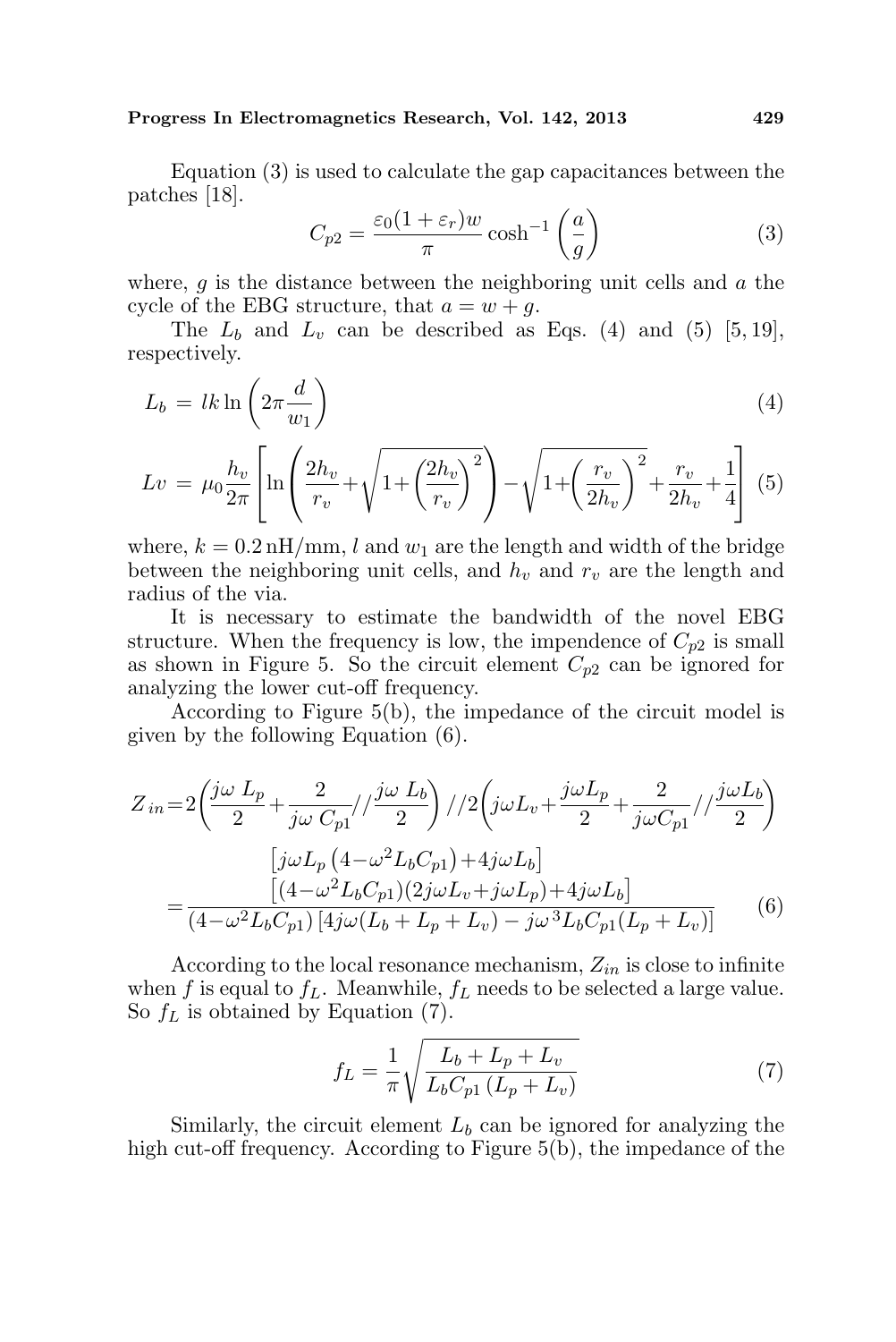circuit model is given by the following Equation (8).

$$
Z_{in} = 2\left[\frac{j\omega L_p}{2} + \frac{2}{j\omega(C_{p1} + C_{p2})}\right] / 2\left[j\omega L_v + \frac{j\omega L_p}{2} + \frac{2}{j\omega(C_{p1} + C_{p2})}\right]
$$
  
= 
$$
\frac{[4 - \omega^2 L_p(C_{p1} + C_{p2})] [4 - \omega^2 (2L_v + L_p)(C_{p1} + C_{p2})]}{2j\omega(C_{p1} + C_{p2})[4 - \omega^2 (L_v + L_p)(C_{p1} + C_{p2})]}
$$
(8)

By analyzing the circuit resonance on the circuit model and setting the image impedance to infinity,  $f_H$  is derived as Equation (9).

$$
f_H = \frac{1}{\pi} \sqrt{\frac{1}{(L_v + L_p)(C_{p1} + C_{p2})}}
$$
(9)

Based on planar EBG structure from above calculation, bandwidth BW can be obtained by Equation (10).

$$
BW = f_H - f_L \tag{10}
$$

Based on the above derivation, the vertical cascaded EBG structure can increase the length of the connecting bridge for reducing  $f_L$  and reduce the distance between the unit cells for increasing  $f_H$ in order to obtain the large bandwidth. It provides a method for increasing the bandwidth.

#### 4. THE APPLICATION OF THE VERTICAL CASCADE

The vertical cascaded L-bridge EBG structure is present in the paper. If the plane at the bottom is replaced with the mender-line EBG structure, the vertical cascaded L-bridge and mender-line EBG structure can be achieved. Meanwhile, both the planes can also be replaced with the mender-line EBG structure. So these structures are simulated, and parameter  $S_{21}$  is shown in Figure 6. As shown in Figure 6, the lower cut-off frequency of the vertical cascaded EBG structure with both meander-lines is lower than the the one with one L-bridge and one meander-line at the restraining depth of −30 dB. The bandwidth is shown in Table 1. Because of the increase of the length of the bridge connection, the equivalent inductance  $L<sub>b</sub>$  increases. In terms of Equation (7), the lower cut-off frequency will be reduced. Therefore, this structure increases the stop bandwidth.

In order to increase the stop bandwidth, the equivalent model of the circuit can be used to select different EBG structures to achieve vertical cascade. The proposed vertical cascade EBG not only raises the ability of SSN suppression to achieve the ultra-wideband, but also provides the method how to select the EBG structure to accomplish the vertical cascade.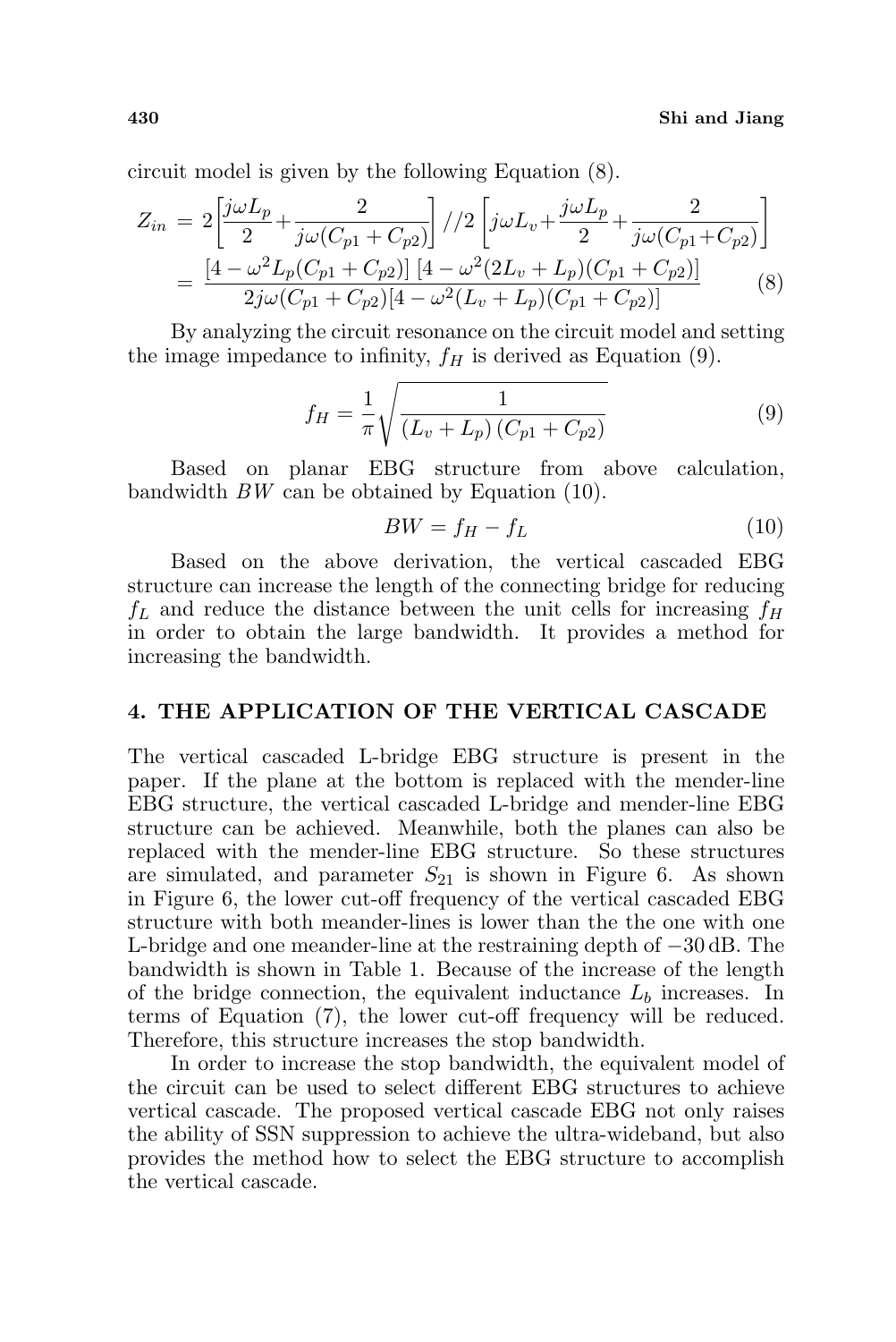| Cases        | Suppression of the band gap depth at $-30 \text{ dB}$ |                   |
|--------------|-------------------------------------------------------|-------------------|
|              | Frequency Range                                       | Bandwidth         |
| L-Bridge EBG | $600\,\rm MHz$ – $4.6\,\rm GHz$                       | $4\,\mathrm{GHz}$ |
| L-L EBG      | $710\,\mathrm{MHz}{-10\,\mathrm{GHz}}$                | 9.29 GHz          |
| L-M EBG      | 670 MHz-10 GHz                                        | 9.33 GHz          |
| M-M EBG      | $610\,\mathrm{MHz}\text{-}10\,\mathrm{GHz}$           | 9.39 GHz          |

Table 1. Suppressed behavior between comparison.



Figure 6. The comparison of  $S_{21}$  with the different EBG structures obtained by using vertical cascade.



Figure 7. Six-layer PCB with signal layer referring to the proposed structure. (a) The three-dimensional view. (b) The side view.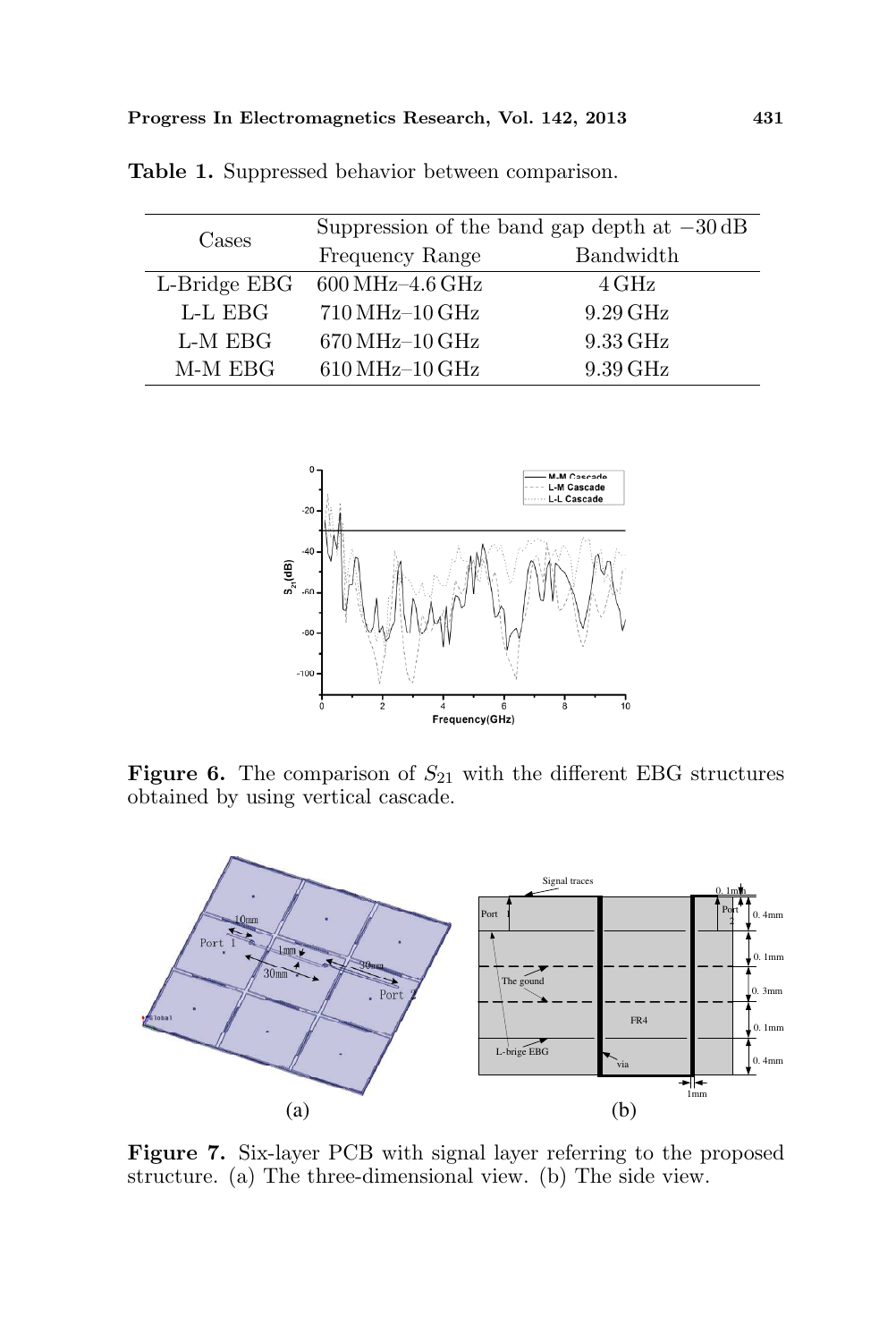### 5. THE ANALYSIS OF EYE DIAGRAM

The proposed vertical cascaded EBG structure shows good performance on SSN suppression, but time domain SI problems should also be considered in practical circuits. Therefore, simulated eye diagrams can be generated to analyze the SI issues. The maximum eye open (MEO) and maximum eye width (MEW) are used as metrics of the eye pattern quality [20].



Figure 8. The simulated eye diagrams for the boards. (a) Reference board. (b) L-bridge EBG reference board. (c) Novel vertical cascaded EBG reference board.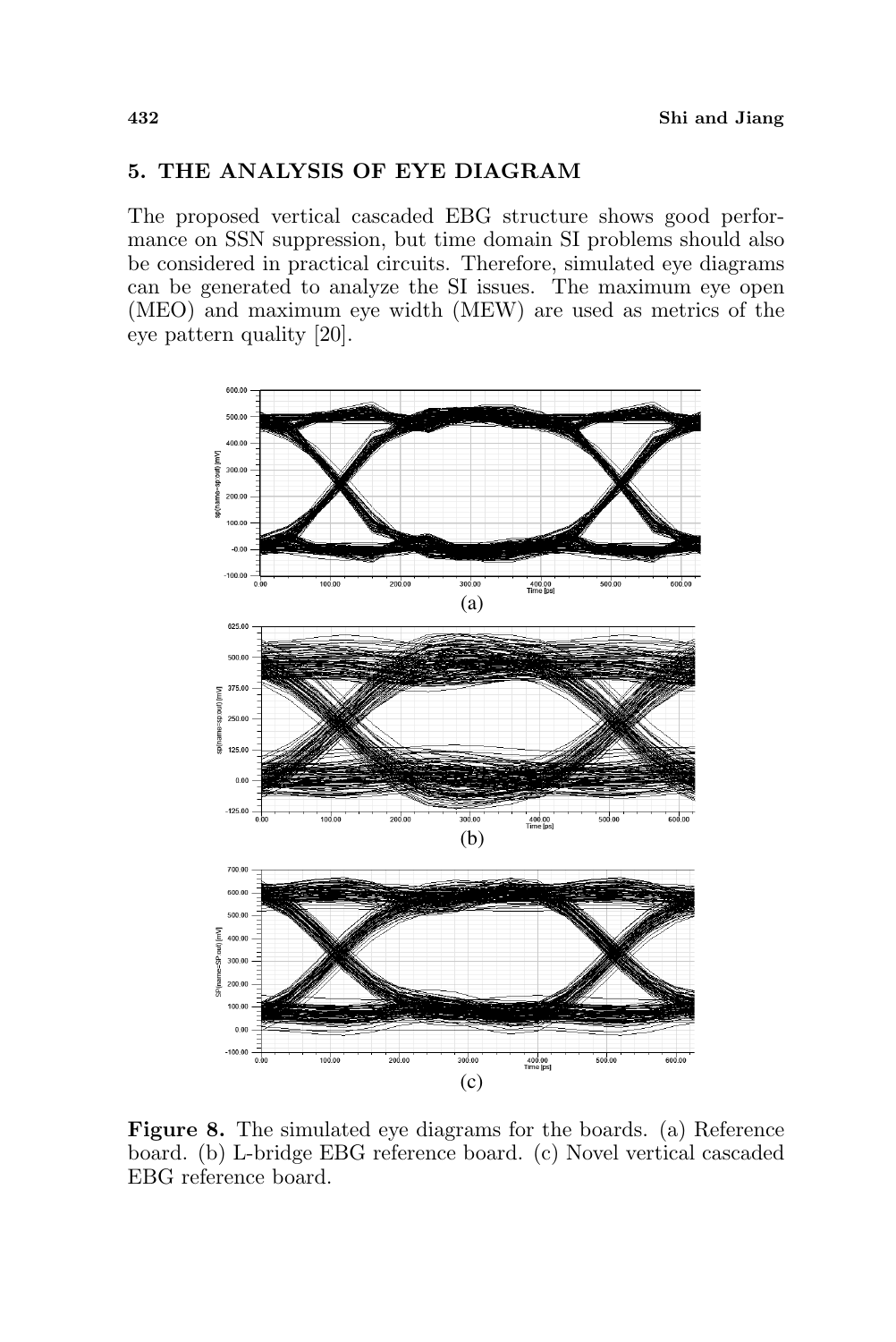#### Progress In Electromagnetics Research, Vol. 142, 2013 433

As shown in Figure 7(a), the six-layer PCB is designed with the middle of the four planes, namely, power, ground, ground and power. The signal traces are designed as  $50 \Omega$  lines, which propagate along the traces on the top signal layer through via down to the bottom layer and back to the top layer again. The side view of PCB is shown in Figure 7(b).

Simulated eye diagrams can be generated by the Ansoft Designer. As shown in Figure 8, it can be seen that in the integrated power plane,  $\text{MED} = 400 \,\text{mV}$  and  $\text{MEM} = 360 \,\text{ps}$ , in the L-bridge EBG  $MEO = 250 \,\text{mV}$  and  $MEW = 300 \,\text{ps}$ , and in the vertical cascaded Lbridge EBG,  $MEO = 350 \,\text{mV}$  and  $MEW = 340 \,\text{ps}$ . Comparing the above results shows that the proposed structure possesses a better performance than the conventional L-bridge EBG in signal quality. However, there are some influences on the SI by using the proposed vertical cascaded EBG structure.

## 6. CONCLUSIONS

A novel vertical cascaded EBG structure is proposed in this paper to meet the requirement of the ultra-wideband SSN suppression. The stopband ranges from 710 MHz to 10 GHz at the restraining depth of −30 dB. The results of the test and simulation prove that the novel structure possesses a good performance in mitigating SSN. Simultaneously, the effect of stopband will be enhanced by using the different planar EBG structures to achieve vertical cascade. Moreover, the presented vertical cascaded EBG structure satisfies the requirements of SI in high-speed circuits. The novel planar EBG structures with the vertical cascaded method possess good performance providing a wide bandwidth for SSN suppression.

### ACKNOWLEDGMENT

This work was partly supported by Key Lab of High-Speed Circuit Design and EMC, Ministry of Education, Xidian University of China (No. K505120206), by a research grant from the National Natural Science Foundation of China (No. 61106026) and the Fundamental Research Funds for the Central Universities of China.

### REFERENCES

1. He, Y., L. Li, C. H. Liang, and Q. H. Liu, "EBG structures with fractal topologies for ultra-wideband ground bounce noise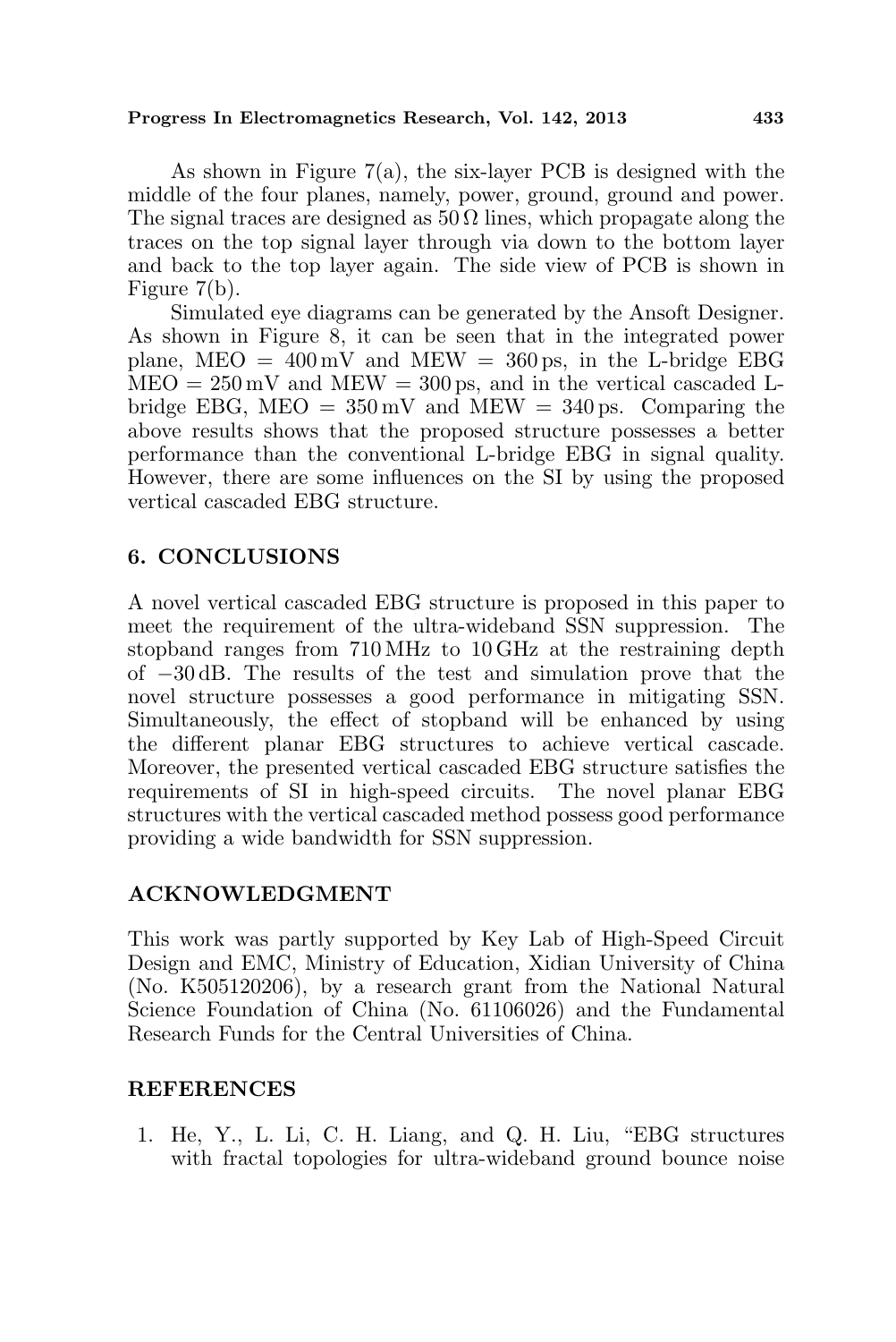suppression," Journal of Electromagnetic Waves and Applications, Vol. 24, No. 10, 1365–1374, 2010.

- 2. Yuan, C. P. and T. H. Chang, "Modal analysis of metal-stub photonic band gap structures in a parallel-plate waveguide," Progress In Electromagnetics Research, Vol. 119, 345–361, 2011.
- 3. Ding, T. H., Y. S. Li, D. C. Jiang, Y.-Z. Qu, and X. Yan, "Estimation method for simultaneous switching noise in power delivery network for high-speed digital system design," Progress In Electromagnetics Research, Vol. 125, 79–95, 2012.
- 4. Zhang, M. S., Y. S. Li, C. Jia, et al., "A power plane with wideband SSN suppression using a multi-via electromagnetic bandgap structure," IEEE Microwave and Wireless Components Letters, Vol. 17, No. 4, 307–309, 2007.
- 5. Shi, L. F., C. Meng, L. Y. Cheng, and C.-S. Cai, "Coplanar EBG structure with meander-L bridge for ultra-wideband mitigation of SSN," Journal of Electromagnetic Waves and Applications, Vol. 26, Nos. 8–9, 1248–1260, 2012.
- 6. Gao, M. J., L. S. Wu, and J. F. Mao, "Compact notched ultrawideband bandpass filter with improved out-of-band performance using Quasi electromagnetic bandgap structure," Progress In Electromagnetics Research, Vol. 125, 137–150, 2012.
- 7. Chu, H., X. Q. Shi, and Y. X. Guo, "Ultra-wideband bandpass filter with a notch band using EBG array etched ground," Journal of Electromagnetic Waves and Applications, Vol. 25, Nos. 2–3, 203–209, 2011.
- 8. Gujral, M., J. L.-W. Li, T. Yuan, and C.-W. Qiu, "Bandwidth improvement of microstrip antenna array using dummy EBG pattern on feedline," Progress In Electromagnetics Research, Vol. 127, 79–92, 2012.
- 9. Kim, S. H., T. T. Nguyen, and J. H. Jang, "Reflection characteristics of 1-D EBG ground plane and its application to a planar dipole antenna," Progress In Electromagnetics Research, Vol. 120, 51–66, 2011.
- 10. Zhang, M. S., Y. S. Li, C. Jia, et al., "Simultaneous switching noise suppression in printed circuit boards using a compact 3-D cascaded electromagnetic-bandgap structure," IEEE Transactions on Microwave Theory and Techniques, Vol. 55, No. 10, 2200–2207, 2007.
- 11. Wu, T.-L., C.-C. Wang, Y.-H. Lin, et al., "A novel power plane with super-wideband elimination of ground bounce noise on high speed circuits," IEEE Microwave and Wireless Components Letters, Vol. 15, No. 3, 174–176, 2005.